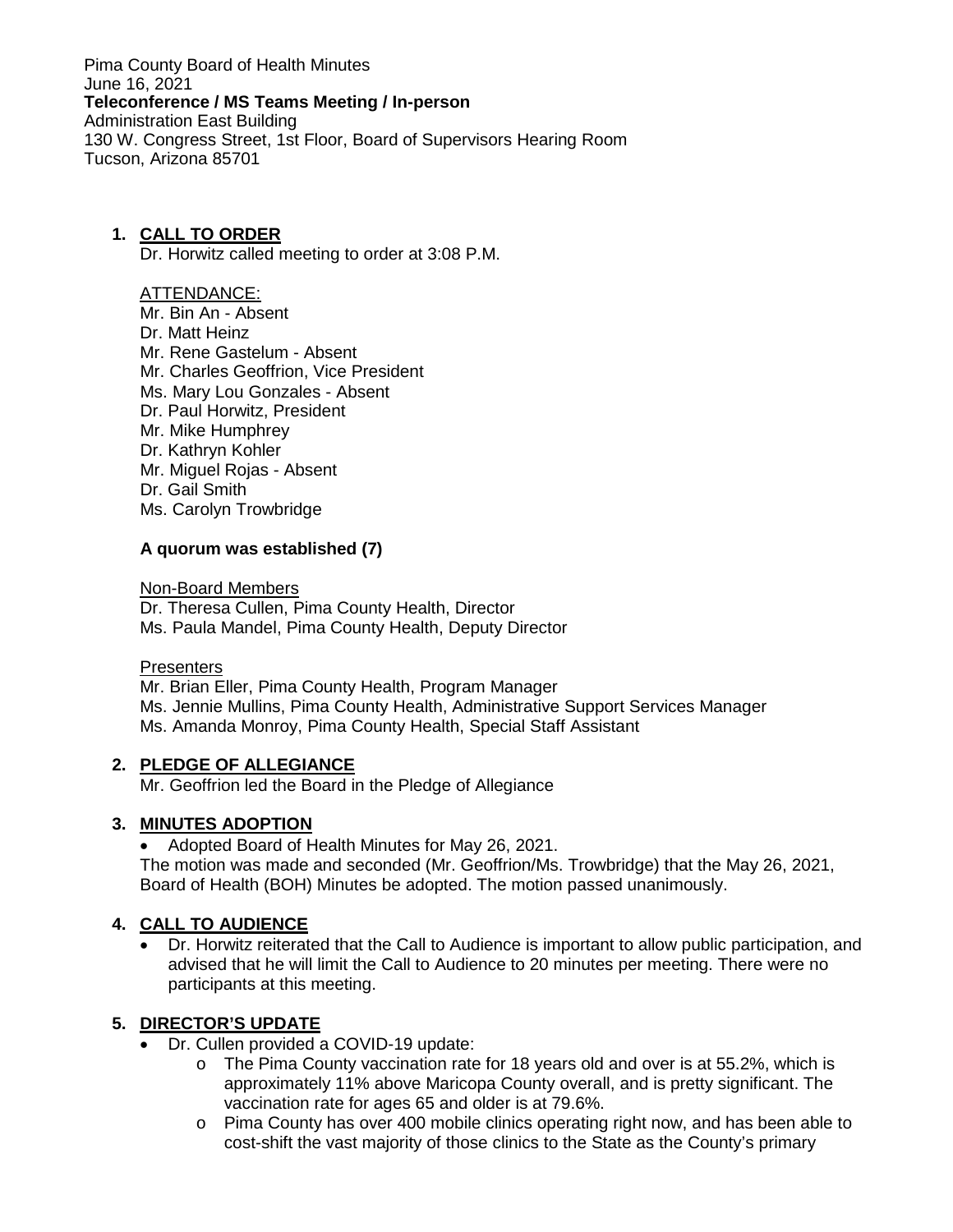vendor, PMG (Premiere Medical Group), is an awardee of a mobile clinic contract from the State.

- $\circ$  On Saturday a large initiative is being done with other community-based partners, such as Community Workforce Development and Partners in Health, at Gallego School. There are discussions to do a cross-border vaccine site with Amado in Santa Cruz County the following Saturday. These sites were chosen based on census tracts that indicated these areas have some of the lowest vaccination rates.
- o Seeing an increase in the variants in the community:
	- The UK variant is now at 68% in the State; it was 62% in April.
	- The Delta variant became a variant of concern in the last 48 hours per CDC guidance, based on transmissibility and morbidity rates associate with it. The Delta variant rate, on average, is 5-10% of positives. Arizona was at 2% of the samples sequenced for May, or 48 identified. Pima County has had one test that has been sequenced to the Delta Variant
- o Incentives are still being used to get people to get vaccinated. The Arizona Lottery continues to donate lottery tickets, and there are other initiatives such as admission to the Reid Park Zoo, and Pima Air and Space Museum when the FEMA POD was there, and the Casino del Sol provided a \$15 food incentive.
- o Pima County continues to do COVID testing, with positivity around 1-2% and transmissibility rated between low to moderate depending on the day. People are still in the hospital at lower rates than before.
- o FEMA is still staffing PODs, although they are moving inside, into schools which are still being identified.
- o Dr. Horwitz inquired if there has been any information on lowering the vaccine eligibility age to allow vaccinations for children under 12 years old. Dr. Cullen advised that the studies are ongoing with some indication that this may happen in September, but no one has yet gone to the FDA with enough data to get approval.
- o Mr. Humphrey asked Dr. Cullen to characterize who (what demographic) has not yet received vaccines in Pima County. Dr. Cullen advised that lower immunization rates tend to be with younger people, tend to be male, and tend to be communities of color.
- o Dr. Horwitz followed up by asking if there is tracking being done that indicates if there is a significant portion of the population in Pima County that is getting a first dose but not returning for a second dose. Dr. Cullen advised it is not a significant number.
- $\circ$  Dr. Kohler asked how vaccinations are going with the Tribal Nations. Dr. Cullen noted that the Tohono O'odham Tribe has done exemplary, and send vaccination status reports at least 5 days a week. The Pascua Yaqui has had most of their vaccinations done through El Rio, and PCHD has done pop-up clinics on their facilities as well. PCHD continues to work closely with the Tucson Indian Center and has done 3 or 4 mobile clinics with them. Dr. Kohler asked what percentage have been vaccinated; Dr. Cullen advised she will get back to the BOH with that number.
- Dr. Cullen provided an update on the grants situation:
	- o A vaccine equity testing grant will go before the Board of Supervisors (BOS) on the 22nd to get approval to accept that 2-year grant funding.
	- o Waiting for the notice of award from the State for a 3-year vaccine equity grant. This grant will be used to stand up 5 district groups of 5 individuals – two community health workers, a health navigator, a health coach and a public health nurse – to work directly from a clinical perspective with the high-risk people in each district.
	- o The third grant is a school-based grant coming through the State that starts in August for a 10-month period. The grant constraints are specifically to ensure that COVID wraparound services are available for children K-12 and/or family members.
	- o Three additional grants worth \$20 million have been applied for: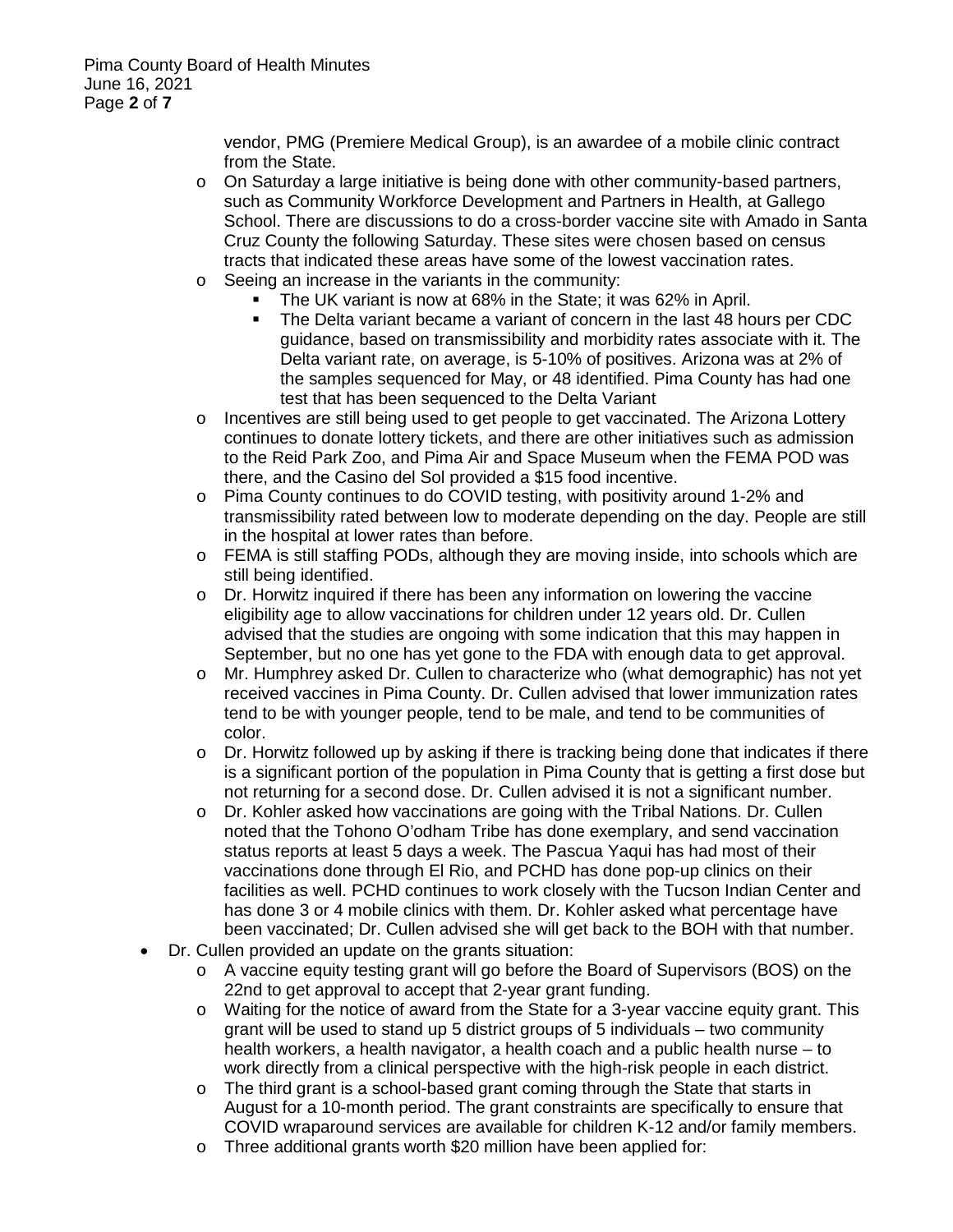- A health literacy through the Office of Minority Health and we are waiting for information on that.
- Two community health worker grants have just been submitted; there is a 4-6 week wait for information on those.

Dr. Cullen advised that Pima County Health Department (PCHD) has been in discussion with County Administration to confirm that they are okay with the approach being taken on how to leverage these grants and build infrastructure working with community-based organizations to enable us to improve our efficiency, effectiveness, and the health of the community.

- o Expect to partner with Partners in Health with some of the grants, as well as help guide them for the role of the large HRSA (Health Resources & Services Administration) grant that they have just been awarded, which is designed for communication and outreach with community health workers.
- Dr. Cullen made the Board aware that PCHD has a very active community advisory group that is working to envision what a life post-COVID looks like. The hope is that the advisory group will become a community-based group within the next year or two that will transition from COVID to the other, larger issues that are confronting the Health Department. Dr. Cullen expects that PCHD will provide administrative support for the group.
- Dr. Cullen followed-up on the fentanyl substance abuse situation:
	- o PCHD has been working internally to come up with some strategies and has had multiple discussion with County Administration about the response.
	- o Governor Ducey has made a decision about fentanyl testing and has enabled funding for that, but that funding will be awhile off. PCHD is trying to figure out how to get fentanyl test strips out to the community, as well as increase the distribution of Narcan.
	- o Supervisor Heinz asked for clarification on the fentanyl testing initiative, and what is the expected capacity for that initiative. Dr. Cullen replied that PCHD is planning to distribute test strips through established distribution patterns to people that are buying and using substances that may, or may not, be at risk for fentanyl. This will allow the substance to be tested prior to use, and assist the individual(s) in determining whether or not to ingest the substance.
	- o Dr. Horwitz inquired if this initiative would work, and Dr. Cullen advised that she did not know, but that data suggests that with proper education and access, people do elect to test what they're going to ingest before they ingest it. She advised that a standard operating procedure has not yet been established, but once that is done she will bring that to the BOH.
	- $\circ$  Dr. Smith asked why the public is not being educated more about other drugs, if the education for fentanyl has worked so well that people are not choosing to buy it, or are electively testing for it. Dr. Cullen responded that our education is geared toward trying to decrease the use of addictive substances overall, but the issue becomes how effective is the education if an individual believes that the risk of dying from the drug is lower. The focus is on fentanyl right now because of the high risk of overdose and death.
- Dr. Horwitz mentioned the recent decision by State-based universities that students do not have to be vaccinated for COVID-19 to attend school, and asked Dr. Cullen if she knew if they acted independently of Governor Ducey's recent executive order. Dr. Cullen responded that Governor Ducey's order was very clear in that it applies to State-based Universities who are receiving funding from the State Legislature, and that she understands that the decision was the Governor's call, not the universities. Ms. Trowbridge noted that the Board of Regents has some sort of control over what happens at the universities, so would it be possible to investigate applying public pressure to them over this matter? Dr. Cullen agreed that that pathway could be investigated.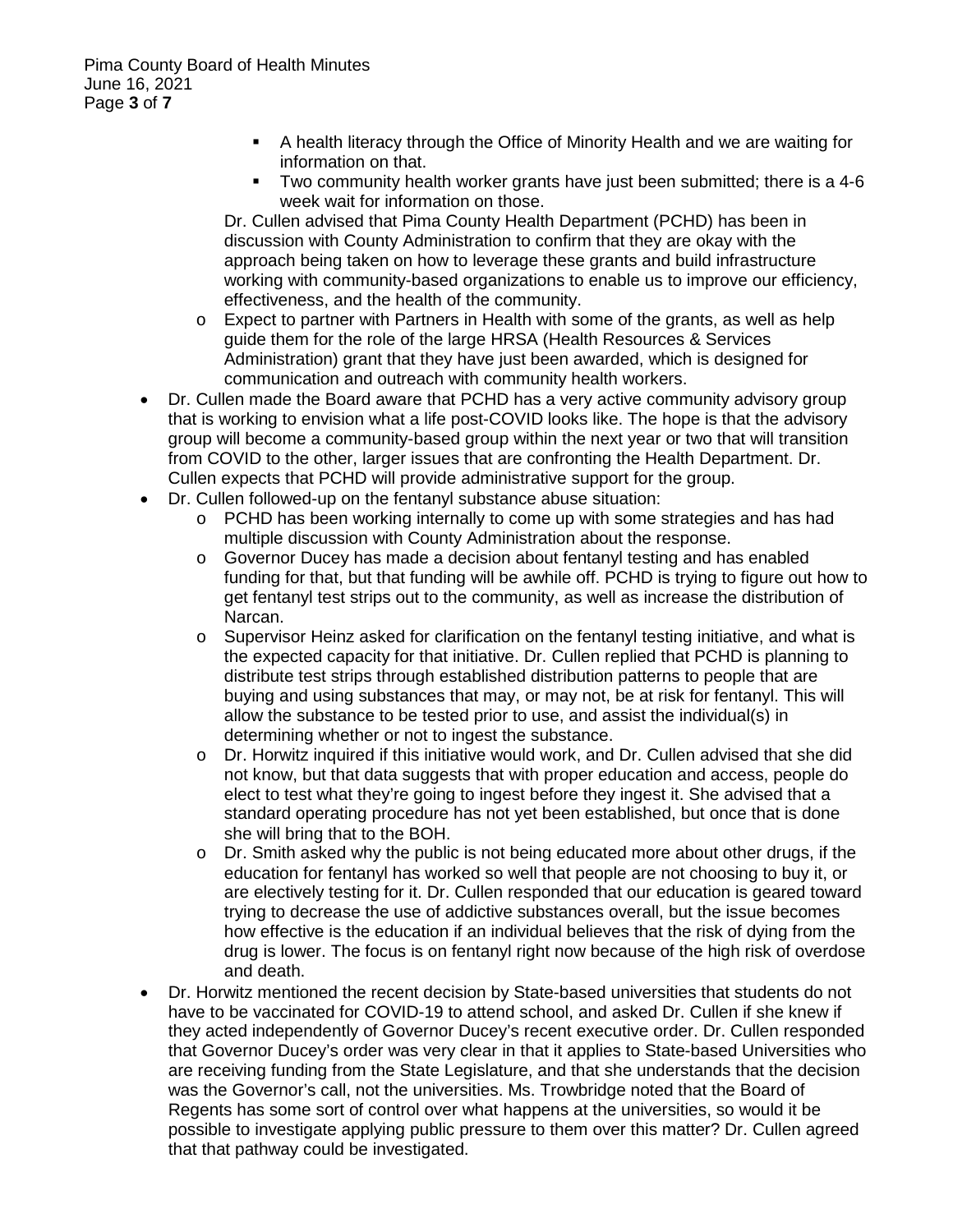### **6. SCHOOL HEALTH UPDATE RELATED TO CHILDHOOD WELLNESS IN PIMA COUNTY**

- Mr. Brian Eller, who is the program manager for the Youth, Health and Safety Program for the Health Department, as well as the COVID schools liaison for K-12, provided historical context behind the Whole School-Whole Community-Whole Child program that the Health Department has been engaging with for about 10 years. In the past 3 years the focus has been on assisting teachers with looking at policy recommendations, and allowing those teachers to take that information back to their regular schools, their sites and their districts to make policy recommendations. This presentation is to provide the BOH with an information precedent on the program objectives to set the stage for some of these teachers to come to a future BOH meeting to talk about how the BOH can support them in certain action items that they will be moving forward with in the next year.
- Mr. Eller provided a slide presentation on the Whole School-Whole Community-Whole Child model, which is founded by the Centers for Disease Control, and includes health education; physical education & physical activity; nutrition environment & services; health services; counseling, psychological & social services; social & emotional climate; physical environment; employee wellness; family engagement; and community involvement – all around a center picture of a child who is healthy, safe, engaged, supported and challenged. The PowerPoint presentation will be provided to the BOH members at the conclusion of the presentation.
- Mr. Eller noted that this model looks at how does the community support these objectives in bringing a holistic, coordinating policy, process and practice to improve learning and health for the child; and looks at schools being the primary mechanism for how this model can be implemented based on public health practices.
- In the past year, PCHD was fortunate to have had two subcontractors working full time with the 54 schools participating in the program to achieve the program goals. The main projects that the schools selected to work on were anti-bullying and cyberbullying, anti-tobacco and vaping, teen driver safety, and nutrition/education wellness. One example that Mr. Eller provided was the survey work that some school teachers and student groups collaborated on to make the case for tobacco policy and smoke-free parks.
- Mr. Eller reiterated that what the Whole School-Whole Community-Whole Child program does overall is look at what are the policies, the systems, and the environments that we can help implement to support schools, to assist with making that extra step towards getting a healthier environment for our students and our staff.
- Dr. Kohler inquired as to what a smarter lunch room is. Mr. Eller replied that it deals with how nutritional items are selected within the lunch room, and is a way to alter the built environment to display the merchandise to make the food look attractive, and to make it more likely that an individual will pick a healthier nutritional item over a less nutritious choice.
- Dr. Smith asked for clarification on the school gardens, and inquired if the students are encouraged to work in them. Mr. Eller noted that there are certain sites across Pima County that have school gardens, such as Manzo Elementary, Tucson Unified School District (TUSD), San Miguel and Sunnyside, and that some of the sites work with the University of Arizona Department of Agriculture, as well as the University of Arizona Cooperative Extension offices.
- Mr. Geoffrion asked if there is any effort being made to educate students in all schools as to solar energy and technologies that will benefit the future. Mr. Eller noted that he had the opportunity to visit a school site in TUSD that had solar arrays with a school garden under those arrays. Mr. Eller also stated that part of the S.T.E.A.M. learning objectives of that school site was to include solar arrays, the benefits of solar power, and how that ties in new environmental objectives and environmental accommodations needed for specific types of food.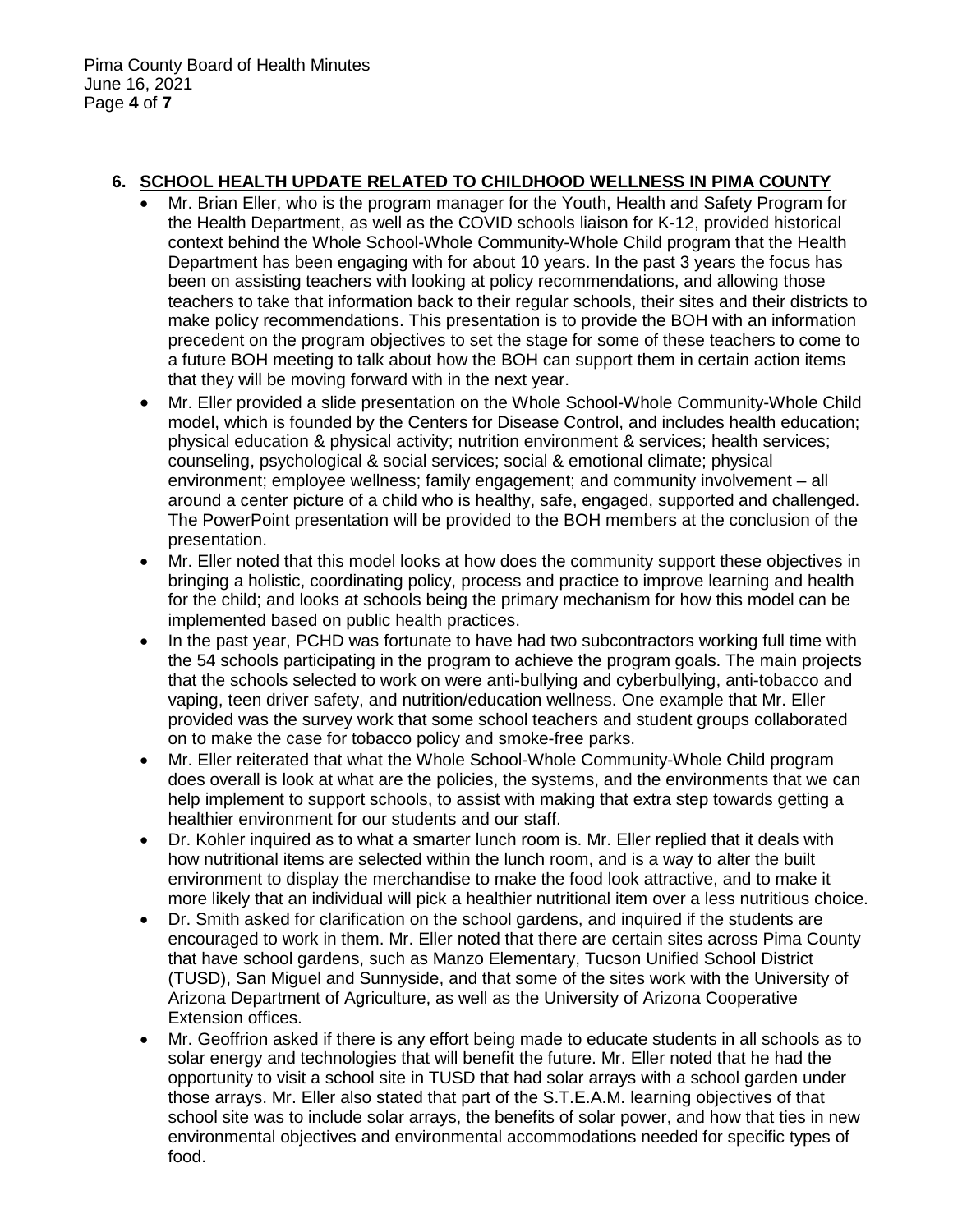### **7. GUN VIOLENCE**

- Mr. Mike Humphrey was contacted by community members to ask if the BOH could revisit the issue of gun violence in Pima County, specifically the issue that the Pima County Gun Show is not requiring background checks for private purchase sales. Mr. Humphrey provided a snapshot of current statistics for Pima County:
	- o As of last Friday, 98 people were killed by guns in Pima County, but it may be over 100 people at this reporting. This is a 14% increase over this time last year, and it looks as if the yearly total may very well exceed the 2020 total of 123 people killed.
	- o From an economic standpoint, gun violence in Pima County in 2019 (latest numbers found from ADHS) attributed to 119 people being wounded by firearms, resulting in over \$60 million spent treating gun wounds. This cost does not include lost wages, lost productivity, law enforcement or legal costs.
	- o Gun violence in Pima County disproportionately impacts people of color: Blacks 90/100K and Native American 59/100K, whereas Whites are at 50/100K.
	- $\circ$  In Pima County, over 20% of the violent gun crimes are committed by prohibitive possessors, who are folks that are legally prevented from owning a firearm. Of the 958 people who were charged with gun-related crimes, 21% were prohibited possessors. And the research shows that the guns used were not directly purchased through stores, but were most likely stolen, purchased by a friend in an illegal act called a straw purchase, or procured at gun shows where they don't regulate background checks.
- Mr. Humphrey suggested that gun violence is a public health crisis and public safety crisis in Pima County, and proposed a resolution that the Pima County BOS recognize gun violence is a public health issue in an emergency, and take steps to require that any vendor at the Pima County Gun Show, which is on Pima County property, do a background check before they sell a gun to somebody.
- Dr. Horwitz inquired if there was direct evidence that could be provided to the BOS that guns sold at the Pima County Fairgrounds are part of this problem, as any one of the Supervisors is likely to ask for solid data to support this. He also wondered if there would be any legal issues involving the existing contracts for these shows.
- Dr. Kohler agreed that gun violence is a serious issue and noted that a resolution needs to absolutely do something, but does not see any evidence with the information provided that prohibited possessors are actually receiving guns purchased at the gun show.
- Dr. Smith agrees that this is a health problem, and noted that any gun that is kept off the street is a plus. She also pointed out that anything that can be done to keep a gun out of the hands of anybody who's trying to buy a gun at a gun show will help, and having to do a background check may prevent somebody from wanting to go to the bother of filling out those forms.
- Supervisor Heinz thinks this is a sensible policy to present to the BOS. He recommended running the gun show contract question by the County Attorney's office for clarification of any contractual issues, as well as discerning what kind of legal foundation Pima County has to enforce or defend this type of resolution in court.
- Dr. Horwitz asked Supervisor Heinz if he felt the BOS would prefer to enact this County-wide at any venue, rather than solely on County property? Supervisor Heinz would like to see this enacted County-wide but feels there may be a clearer and legally supportable authority to limit this request to County property first, then go broader later.
- Mr. Geoffrion requested more data and statistics that demonstrate in more depth that the gun shows are the source of gun violence, as this additional information would help in getting the resolution passed. Mr. Geoffrion also recommended tabling this resolution until more data is available, and there is a better sense of whether anything done at the County level would supersede, or be squelched by, something at the State level.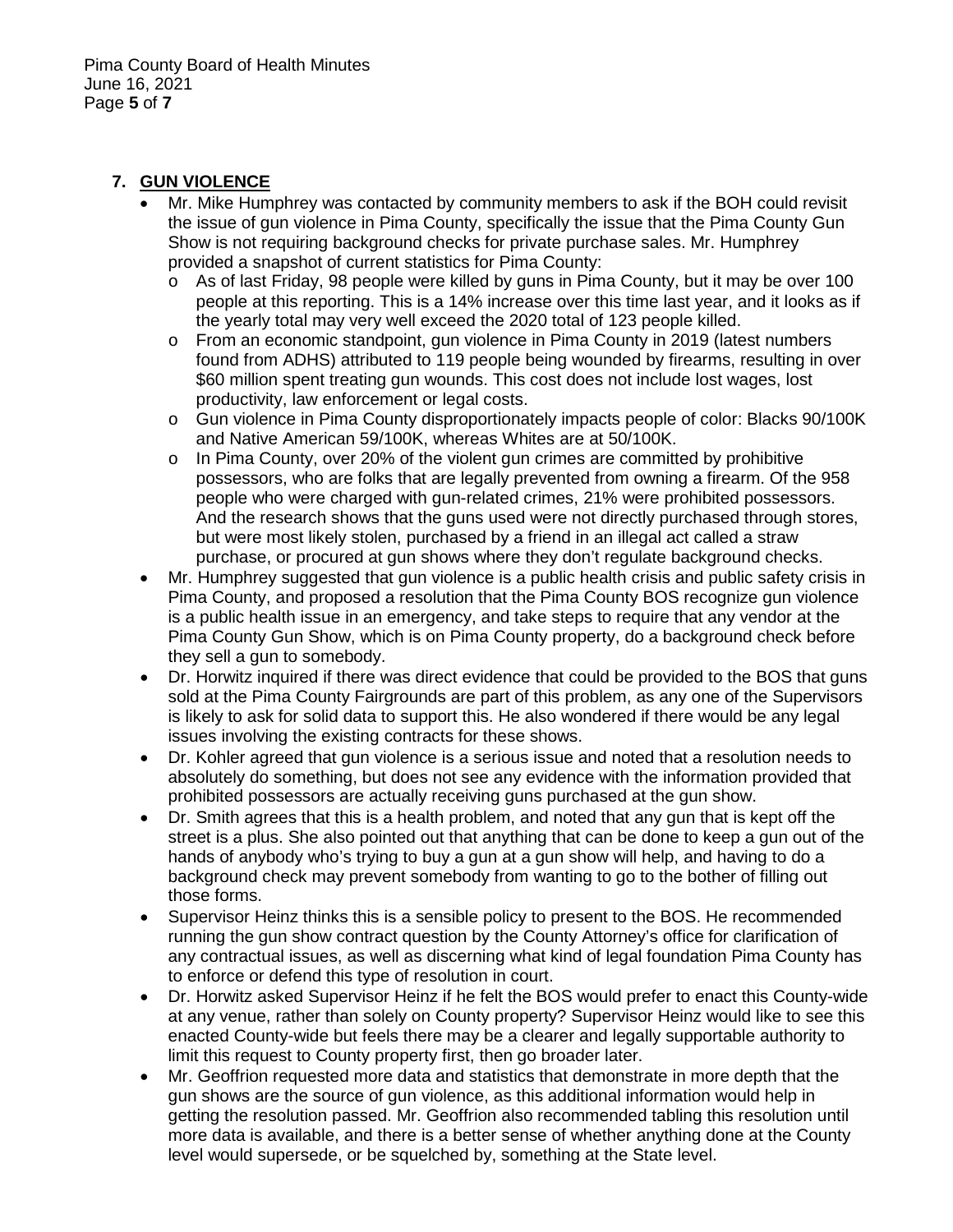Pima County Board of Health Minutes June 16, 2021 Page **6** of **7**

- Dr. Cullen advised that the librarian working with the Health Department would be able to research data on this subject, and advised Mr. Humphrey to provide specific questions or specific data he would like to have researched.
- Dr. Horwitz asked Mr. Humphrey to decide which direction this discussion should go in: to move this resolution forward at this time, or to table the discussion until more information is available.
- Mr. Geoffrion moved to table this issue until there is further data to support the issue and to have a better understanding as to the legal aspects, whether the BOS can support this in the face of State regulations. Dr. Horwitz seconded the motion, and requested the vote by roll call.
- Suzanne called the roll:
	- o Mr. Gastelum -absent-<br>o Mr. Geoffrion yes
	- o Mr. Geoffrion yes<br>o Ms. Gonzales -absent-
	- o Ms. Gonzales -ab<br>c Supervisor Heinz no
	- o Supervisor Heinz no
	- o Dr. Horwitz yes<br>o Mr. Humphrey yes
	- o Mr. Humphrey by yes<br>
	o Dr. Kohler by ves
	- o <mark>Dr. Kohler</mark> yes<br>o Mr. Roias -absent-
	- o Mr. Rojas -absent-
	- $o$  Dr. Smith
	- o Ms. Trowbridge no

The vote is: 4 votes to table the motion until further information is provided, and 3 votes to move forward with the proposed resolution as is.

### **8. RESPONSE FOR EXTREME HEAT**

- Dr. Cullen provided an update on PCHD role in addressing the extreme heat issue in Pima County. She noted that Mr. Geoffrion has brought up the matter fairly consistently over the last few months, and PCHD discovered this issue is the opportunity to utilize the BRACE grant awarded from the CDC specifically for climate impact. PCHD has submitted to the CDC to get approximately \$40,000 a year for 5 years to look at heat and heat mitigation.
- Dr. Cullen advised that PCHD has put together a small team of volunteers from the Health Department and other County departments who are working on some plans, such as the heat mitigation plan that is currently active within the Health Department. PCHD only recently started working on heat and heat mitigation issues within the last 6 weeks. The initial work was related to researching such issues as what heat and heat mitigation means, what is a cooling station, and what is needed to insure that people are protected?
- Dr. Cullen also advised that the Tucson Pima Collaboration to End Homelessness has pushed out cooling stations, and the City of Tucson is supporting their efforts through Friday, and then if and when temperatures go above 110 degrees.
- Dr. Cullen invited Mr. Geoffrion to share more on the issue.
- Mr. Geoffrion noted that there are a substantial number of people in every community that are impacted by heat and heat mitigation issues: the homeless; athletes training outdoors; people who work outdoors such as agricultural workers; people with mobility constraints; infants, young children and pregnant women; people over 65 years old; people with health conditions, and those who take certain medications; people under the influence of drugs and/or alcohol; people who have no access to air conditioning; people who live alone; and people who live in housing without air conditioning, or in cities where there can be an urban heat island.
- Mr. Geoffrion discussed how when temperatures exceed 110, 114, 117 degrees and even higher, core body temperatures rise. And often at night there is some relief from that extreme heat, but if the temperature only drops down to 88, or 85 degrees, and an individual